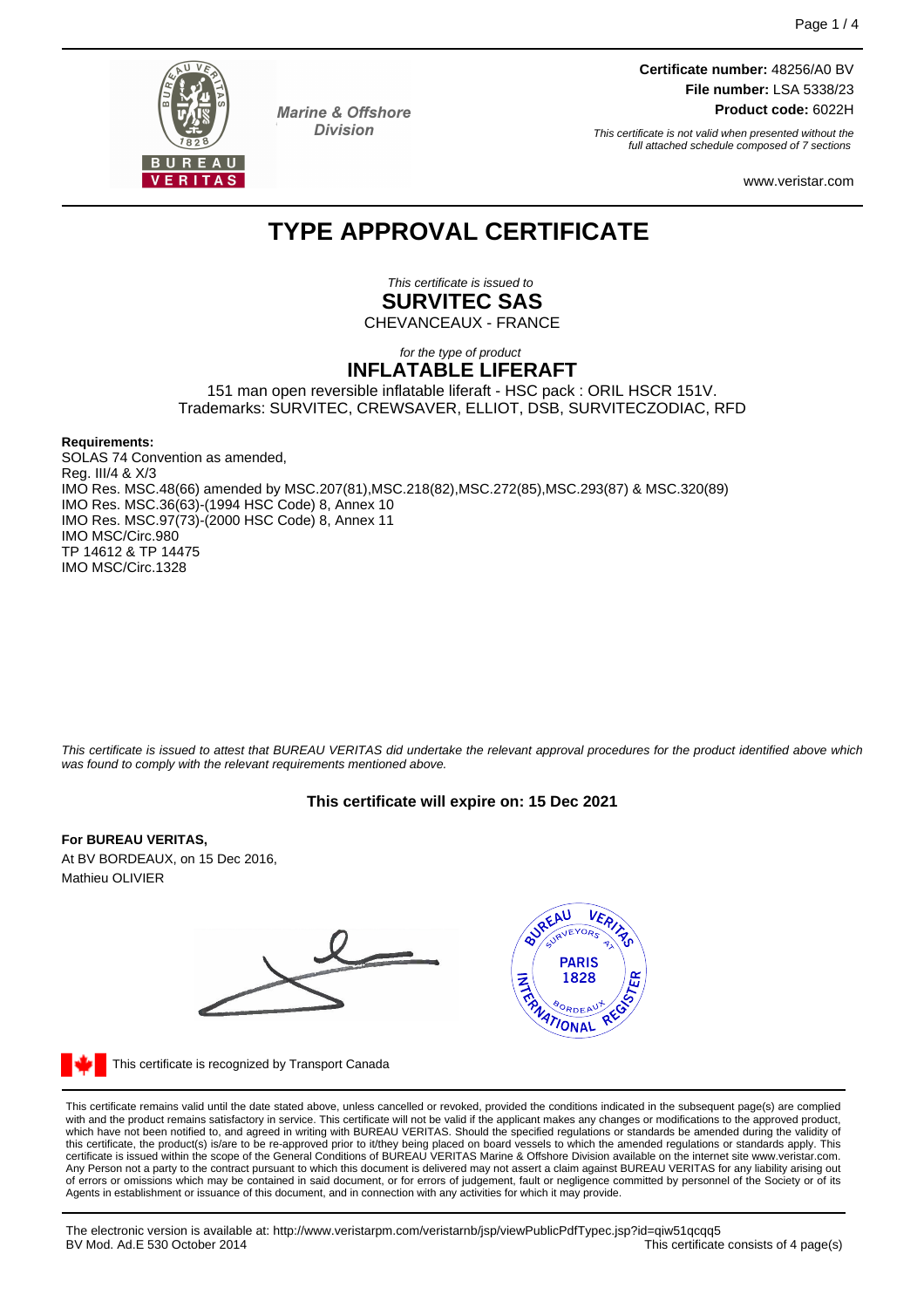# **THE SCHEDULE OF APPROVAL**

## **1. PRODUCT DESCRIPTION:**

| Trademark                                        |          | SURVITEC, CREWSAVER, ELLIOT, DSB, SURVITECZODIAC, RFD |                              |  |
|--------------------------------------------------|----------|-------------------------------------------------------|------------------------------|--|
| Type                                             |          | Open Reversible Inflatable Liferaft ORIL 151 HSC pack |                              |  |
| Weight                                           | $359$ Kg |                                                       |                              |  |
| Overall dimensions of the inflated liferaft (mm) |          |                                                       |                              |  |
|                                                  |          |                                                       | <b>Working pressure (mb)</b> |  |
| Length                                           | Width    | Height                                                |                              |  |

16682 5532 1032 162 *As indicated in the technical documentation submitted by the Applicant.*

ORIL 151V liferafts may be used as an associted inflatale liferaft of the MES SIS. In such a case, liferafts shall be equipped with either an "end bowsing lines arrangement (EBL)" or a "central bowsing lines arrangement (CBL)".

## **2. DOCUMENTS AND DRAWINGS:**

| Drawings and specifications: |                                                           |                     |            |
|------------------------------|-----------------------------------------------------------|---------------------|------------|
| <b>Number</b>                | Title                                                     | <i><b>Issue</b></i> | Date       |
| CHXBE 328                    | <b>SURVITECZODIAC OPEN REVERSIBLE LIFERAFT HSCR 151 V</b> |                     | 09/12/2016 |
| $---$                        | <b>BRANDS FILE</b>                                        | $---$               | 29/05/2013 |

#### • Material and components :

| Number   | <b>Title</b>                                                       | <b>Issue</b> | <b>Date</b> |
|----------|--------------------------------------------------------------------|--------------|-------------|
| D.I.F 02 | Suppliers file liferaft COASTAL - TO - TOSR - DL- DLSR - 0<br>ORIL | v            | 28/12/2015  |
| D.I.F.01 | Suppliers file MES SIS                                             |              | 29/12/2015  |

## Material and components

| Number                       | <b>Title</b><br>____                                                                                 | Issue | Date                           |
|------------------------------|------------------------------------------------------------------------------------------------------|-------|--------------------------------|
| $\Gamma$ 00<br>annexe<br>. . | .<br>$\sim$<br>$\sim$<br>$\cdot$ $\sim$<br><b>Suppliers</b><br>Items<br>.11eraft<br>Specific<br>tile |       | /2016<br>$\sqrt{25}$<br>$2\pi$ |

#### Manual(s) for installation use and maintenance.

*No departure from these documents is permitted without the prior consent of the Society.*

## **3. TEST REPORTS:**

#### **LIFERAFT TYPE TESTS**

| $ -$<br>Number | <b>Title</b>                                                  | Issue   | Date       |
|----------------|---------------------------------------------------------------|---------|------------|
| ---            | .<br>s performed on the Liferaft<br>ests                      |         | 16/06/2013 |
| 10054/C14      | $\cdot$ $\sim$<br>Liferaft -<br>Markıng<br>∟abel<br>the<br>on | $- - -$ | 17/07/2014 |

#### **TOWING FORCE**

|                  | With the sea anchor deployed | Without the sea anchor deployed |
|------------------|------------------------------|---------------------------------|
| Towed at 2 knots | 320 DaN                      | 215 DaN                         |
| Towed at 3 knots | 450 DaN                      | 330 DaN                         |

## **TESTS ACCORDING TO THE RECOMMENDATIONS OF THE GUIDELINES MSC.1/CIRC.1328**

| nber    | <b>Title</b><br>$\sim$ $\sim$                                                                                                  | Issue<br>. | late<br>sau<br>.                                         |
|---------|--------------------------------------------------------------------------------------------------------------------------------|------------|----------------------------------------------------------|
| $- - -$ | <b>/FDC T</b><br>$\sim$<br><b>EDC</b><br>ests<br>nmurv<br>recapu.<br>sum<br>ableau<br>alatı†<br>des<br>essais<br><u>ы</u><br>້ | $- - -$    | /2013<br>/∩<<br>າດ<br>$\angle$ O/<br>$\sim$<br>$\ddotsc$ |

## **4. APPLICATION / LIMITATION:**

As per requirements stated on front page of this certificate.

Maximum capacity: 151 persons.

• The maintenance of the liferaft shall be carried out according to IMO Resolution A.761(18) as amended and with instructions stated in the Manual(s) for installation use and maintenance.

| п.<br>(m)<br>: height-<br>stowage<br>$\sim$ um su | 'nr<br>.                                                             | וההי<br>acn    | $W$ oich<br>.<br>m.<br>$\cdots$<br>o, |
|---------------------------------------------------|----------------------------------------------------------------------|----------------|---------------------------------------|
| --<br>$\sim$                                      | $\mathbf{r} \cap \mathbf{r} \cap \mathbf{r}$<br>v<br>20<br>container | T T Q<br>110 C | ر ر.                                  |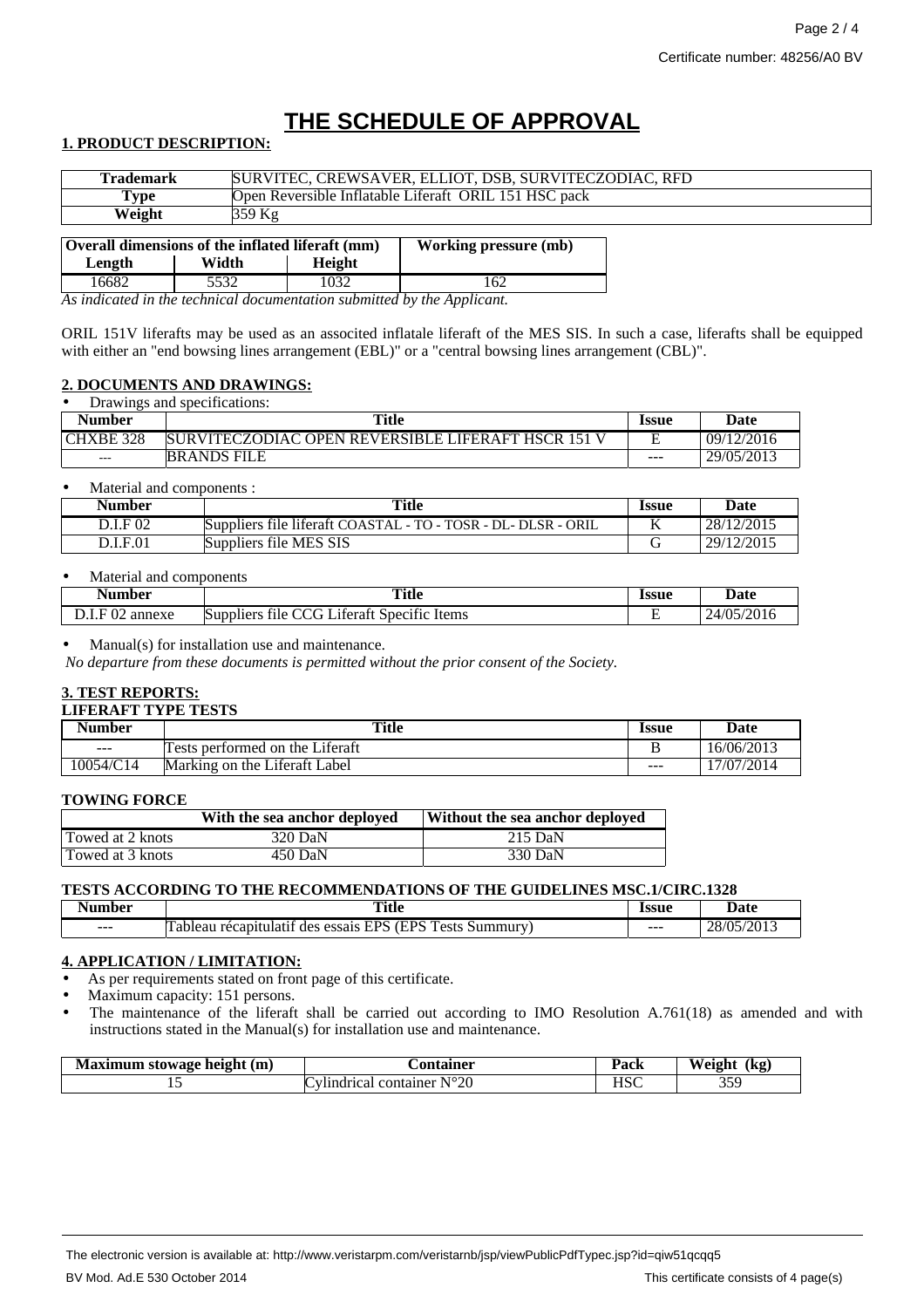## **5. PRODUCTION SURVEY REQUIREMENTS:**

Liferafts are to be supplied by **Survitec SAS, France** in compliance with the type described in this certificate.

This type of product is within the category HBV of Bureau Veritas Rule Note NR320.

**Survitec SAS, France** has to make the necessary arrangements to have its works recognised by Bureau Veritas in compliance with the requirements of NR320 for HBV products.

The manufacturer shall institute a quality control procedure to ensure that the inflatable liferaft are produced to the same standard as the approved prototype and shall keep records of any production tests carried out in accordance with instructions given in IMO Resolution MSC.81 (70) Part 2.

Each equipment, or batch of equipment, is to be supplied with its Manual(s) for Installation, use & maintenance and instructions for servicing stations for frequency and tests to be carried out according to IMO Resolution A.761(18).

The servicing stations must be approved by a Recognized Organisation of Transport Canada and must be recognized by the manufacturer according to IMO Resolution A.761(18), for their competences to service and repack such life-rafts.

For information concerning the production phase, **Survitec SAS, France** has declared the following manufacturing place: **Survitec SAS**

Route de Chatenet 17210 Chevanceaux - France

#### **6. MARKING OF PRODUCT:**

Instructions, Diagrams, Markings illustrating the use of the **Liferafts** shall be printed indelibly (to be both in English and in French)

| <b>Markings on container</b>                     | <b>Markings on inflatable liferaft</b>                         |  |
|--------------------------------------------------|----------------------------------------------------------------|--|
| Maker's name or trade mark.                      |                                                                |  |
| Serial Number                                    |                                                                |  |
| Name of approving authority                      |                                                                |  |
| BV type approval certificate number              |                                                                |  |
|                                                  | Number of persons it is permitted to accommodate over each     |  |
| Number of persons it is permitted to carry       | entrance, in characters not less than 100 mm in height of a    |  |
|                                                  | colour contrasting with that of the liferaft.                  |  |
| Date when last serviced                          | Name and place of servicing station where it was last serviced |  |
| Type of emergency pack enclosed                  | Date of manufacture (month and year)                           |  |
| Length of painter                                |                                                                |  |
| Maximum permitted stowage height above waterline |                                                                |  |
| Launching instructions                           |                                                                |  |
| <b>NON SOLAS REVERSIBLE</b>                      |                                                                |  |

Provision shall be made for marking each liferaft with the name and port of resitry of the ship to which it is to be fitted, in such a form that the ship identification can be changed at any time without opening the container.

In addition, liferafts subject to extended service intervals pursuant to SOLAS regulation III/20.8.3 should be marked to indicate that they have been approved and certified for extended service intervals in accordance with the guidelines MSC.1/Circ.1328.